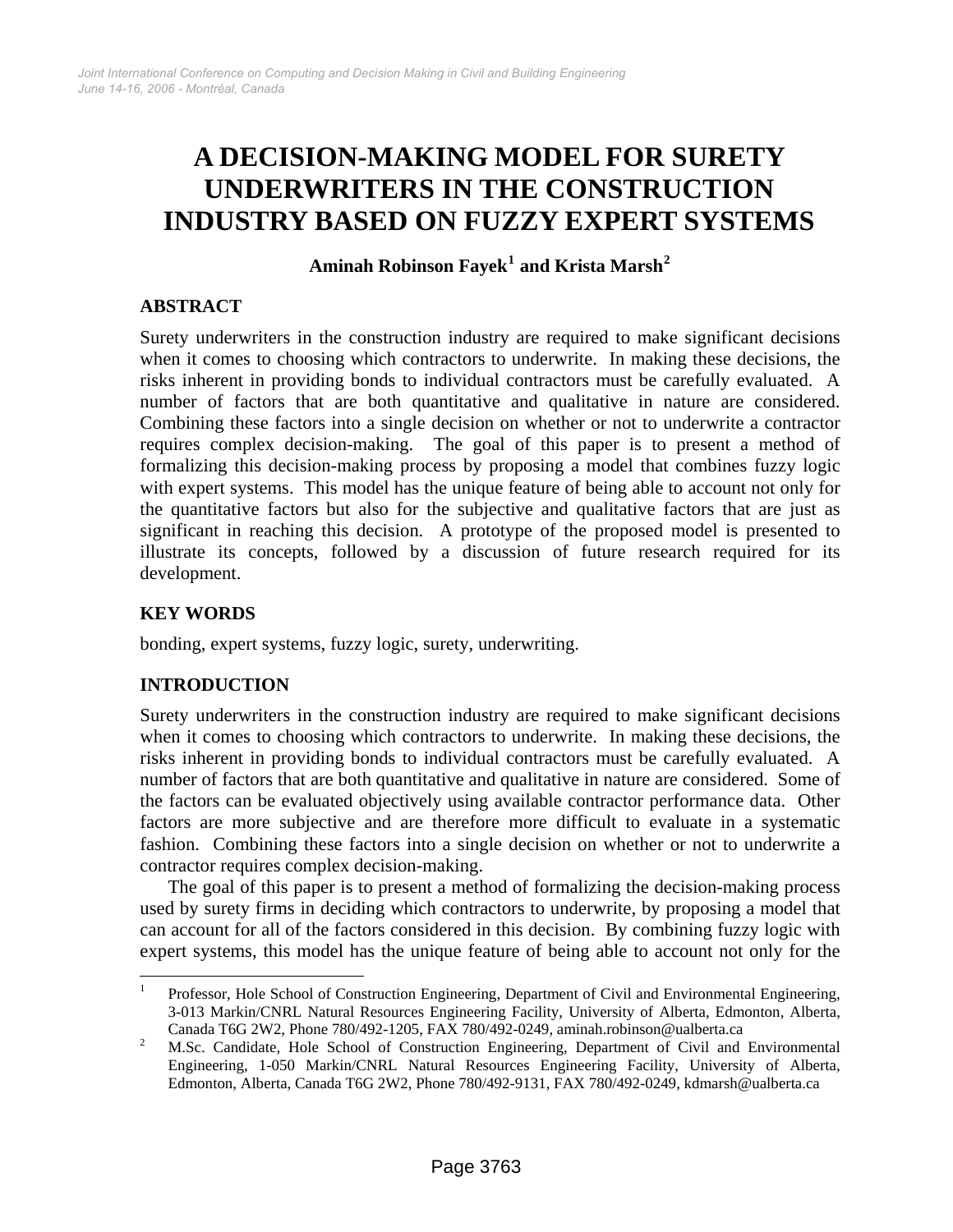quantitative factors, but also for the subjective and qualitative factors that are just as significant in reaching this decision. Previous models developed to formalize the decisionmaking process used by surety firms and for contractor prequalification are described. A comprehensive classification of factors considered in the underwriting decision is compiled from previous research for use in the proposed model. A prototype of the proposed model is presented to illustrate its concepts, followed by a discussion of future research required for its development.

# **THE UNDERWRITING PROCESS**

Construction contractor evaluation for the purposes of prequalification and underwriting is a process that involves considerable uncertainty. Uncertainty exists as to which criteria to include, how the criteria influence performance, how to measure each criterion, and in the criteria themselves. The quality of data and the interpretation of the data by the decision maker are very subjective (Elton et. al. 1993). The risk of contractor default cannot be eliminated by the owner, but it can be transferred to a surety company by requiring contractors to obtain bonds. To date, no surety has discovered a way to underwrite with such perfection as to avoid all losses; 10-40% of surety premiums account for unexpected contingencies and contractor failure (Russell 2000). The underwriting process involves the evaluation of construction contractors to determine this risk of failure by evaluating a number of factors, similar to a bank lending process. Some of these factors are quantifiable and easy to evaluate and others are qualitative in nature, requiring subjective assessment.

Few decision-support models have been developed specifically for use by surety underwriters in evaluating contractors. Severson et al. (1994) developed an approach that uses contractor financial data to predict contractor failure and surety bond claims by comparing calculated ratios to industry averages. Al-Sobiei et al. (2005) used an artificial neural network and a genetic algorithm approach to predict the likelihood of contractor default. Many contractor prequalification models have been developed for use by owners to reduce the uncertainty of contractor evaluation. These models provide another source of information that can be used in developing a comprehensive decision-support system for surety underwriting.

#### **CONTRACTOR PREQUALIFICATION MODELS**

Contractor prequalification is widely used by owners to select competent contractors by assessing their ability to meet specific requirements (Ng and Skitmore 1993). One limitation of owner prequalification is that owners have restricted access to certain types of information (e.g., financial, banking, accounting) that sureties have. The information used in contractor prequalification is therefore often qualitative, subjective and imprecise (Russell and Skibniewski 1988). Most contractor prequalification decision-making models are used by owners to assess and thereby reduce the risk of contractor default. Since owners defer this risk either partly or completely to surety companies, underwriters can benefit from these types of models when evaluating construction contractors. Models can be grouped based on the approach used: multi-criteria decision-support, linear, knowledge-based, multi-attribute and utility theory, artificial neural networks, fuzzy set theory, and various other methods.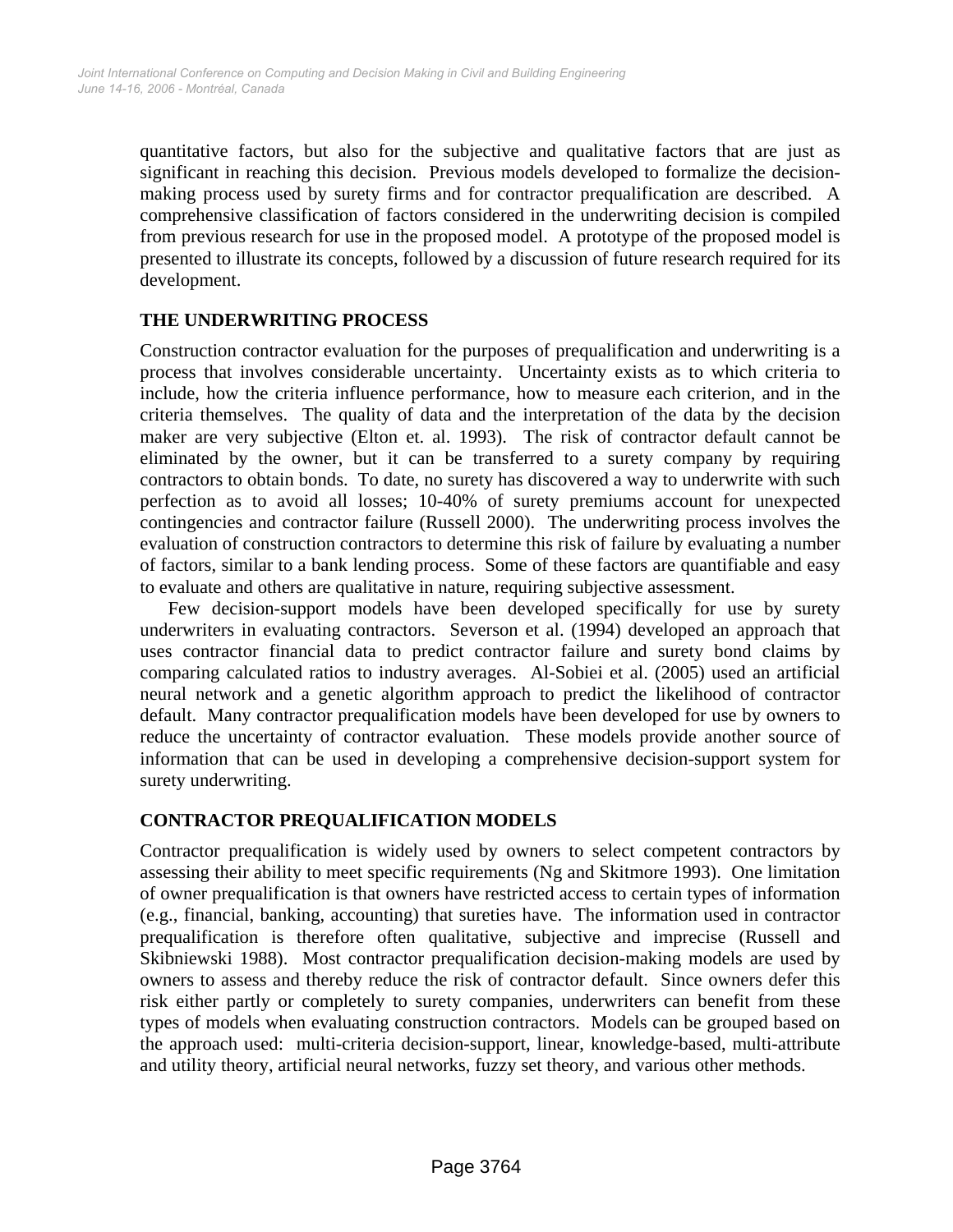Multi-criteria decision support models use a predetermined hierarchy of criteria to predict a particular outcome, in this case, the competence of the contractor (e.g., Russell 1990, Sonmez et al. 2002). Linear models combine decision criteria that are subjectively weighted and rated by a decision maker into a single measure (e.g., Russell and Skibniewski 1990). Problems with linear models such as information overload, personal bias and lack of experience can be reduced using knowledge-based models (e.g., Russell et. al. 1990). These models are rule-based expert systems that emulate an expert's evaluation process.

The multi-attribute decision-making approach is used to quantify weights of various factors. Utility theory allows the risk of variable contractor performance and the decisionmaker's attitude towards this risk to be incorporated into the formulation (e.g., Diekmann 1983). Artificial neural network models are used to find the non-linear relationships between the input factors and the contractor's evaluation (e.g., Lam et al. 2001). Historical data are required to develop and train a neural network model. Fuzzy set theory has been used to model the contractor prequalification process by accounting for both the quantitative and qualitative factors used in evaluating contractors (e.g., Elton et al. 1993).

Each of these modeling approaches has both advantages and disadvantages. All of the models attempt to formalize a complex decision by enumerating, either implicitly or explicitly, the factors that affect the surety underwriting or contractor prequalification decision. The main limitations of previous models include:

- Lack of transparency in the decision-making process;
- Significant user input requirements or expertise;
- Large number of parameters that require user evaluation or assessment;
- Need for significant historical data for development and testing;
- Once developed, tend to be context-specific;
- Inability to handle the complexity of a large number of interacting factors;
- Inability to deal with qualitative factors, assessments, and expert judgment; and
- Inability to effectively capture linguistic uncertainty and the uncertainty associated with the data collected.

The proposed model attempts to overcome some of these disadvantages by combining fuzzy logic with expert systems, as described later in the paper.

#### **FACTORS CONSIDERED IN THE UNDERWRITING PROCESS**

Contractor evaluation by underwriters can be classified into four categories: character, capital, capacity, and continuity, as defined by Russell (2000). Character evaluation is, in general, the contractors past performance, reputation and experience. It can be supported by references from prior clients, engineers, architects or suppliers. Capacity is the evaluation of the contractor's technical resources available, as well as project specific factors. Capital is based on an analysis of financial statements as well as the quality of data recorded and the accounting methods used by the contractor. Sureties generally require audited statements for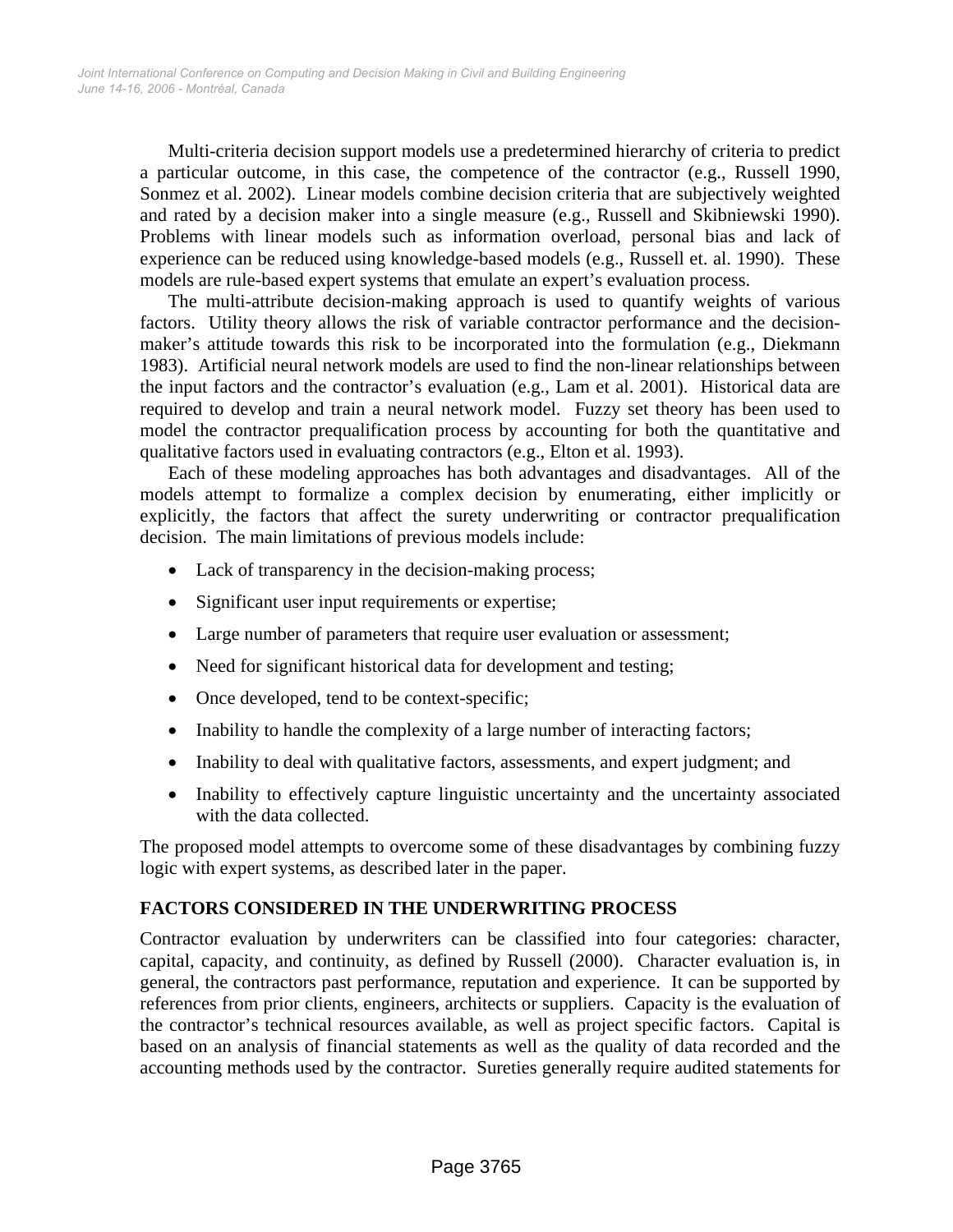initial review and annual updates. Continuity is illustrated most prominently by a company's plan to ensure business activities continue in the event of a tragedy (e.g., in the case that the owners of the company are no longer able to manage it). A list of criteria that help to determine the contractor's character, capital, capacity, and continuity is shown in Table 1 (Ng and Skitmore 1999, Ng and Skitmore 2001, Russell 2000, Russell et al. 1992).

| <b>Character</b>                             | <b>Capacity</b>                            |  |  |
|----------------------------------------------|--------------------------------------------|--|--|
| Past Performance                             | <b>Management Capability</b>               |  |  |
| Experience                                   | <b>Company Organizational Structure</b>    |  |  |
| Reputation                                   | <b>Company Philosophies and Procedures</b> |  |  |
| Integrity                                    | <b>Business Plan</b>                       |  |  |
| <b>Previous Debarment</b>                    | <b>Regulatory Requirements</b>             |  |  |
| <b>Fraudulent Activity</b>                   | Progress of Work                           |  |  |
| Competitiveness                              | <b>Resource Availability</b>               |  |  |
| <b>Standard of Quality</b>                   | <b>Resource Quality</b>                    |  |  |
| <b>Safety Policy</b>                         | <b>Current Work Load</b>                   |  |  |
| Projects that Incurred Losses                | <b>Working Capital</b>                     |  |  |
| <b>Contract Overruns</b>                     | Amount of Sub-Contracted Work              |  |  |
| Level of Technology                          | <b>Project Complexity</b>                  |  |  |
| Relationship with Owner                      | Project Size and Type                      |  |  |
| Relationship with Consultant                 | Form of Contract                           |  |  |
| Relationship with Sub-Contractors            | <b>Project Location</b>                    |  |  |
| Personal Feeling of Underwriter              |                                            |  |  |
| <b>Capital</b>                               | <b>Continuity</b>                          |  |  |
| <b>Financial Stability</b>                   | <b>Continuity Plan</b>                     |  |  |
| <b>Financial Statement Quality</b>           | Continuity of Organizational Structure     |  |  |
| Long Term Debts                              | <b>Company Ownership Characteristics</b>   |  |  |
| Cash Flow Projection Plans                   | <b>Principle Stockholders</b>              |  |  |
| Income Recognition Method                    | Existence of Buy/Sell Agreement            |  |  |
| <b>Accounts Receivable</b>                   | Owner Life Insurance                       |  |  |
| <b>Accounting Method</b>                     | Age of Company                             |  |  |
| <b>Certified Public Accountant's Quality</b> | Size of Company                            |  |  |
| Certified Public Accountant's Opinion of     | Company Image                              |  |  |
| Contractor                                   |                                            |  |  |
| <b>Credit Rating</b>                         | <b>Turnover History</b>                    |  |  |
| <b>Schedule of Completed Contracts</b>       | <b>Formal Training Regime</b>              |  |  |
| Schedule of Contracts in Progress            | <b>Method of Procurement</b>               |  |  |
| <b>Leasing Agreements</b>                    |                                            |  |  |
| <b>Bank Financing Agreement</b>              |                                            |  |  |

Table 1: Contractor Evaluation Criteria

The complexity of contractor assessment stems from three main features: non-linearity, uncertainty and subjectivity (Lam et. al. 2001). The relationship between the characteristics of the contractor and the decision made by the underwriter is non-linear. Uncertainty lies in the underwriter's experience, the criteria, and the qualitative judgments made by the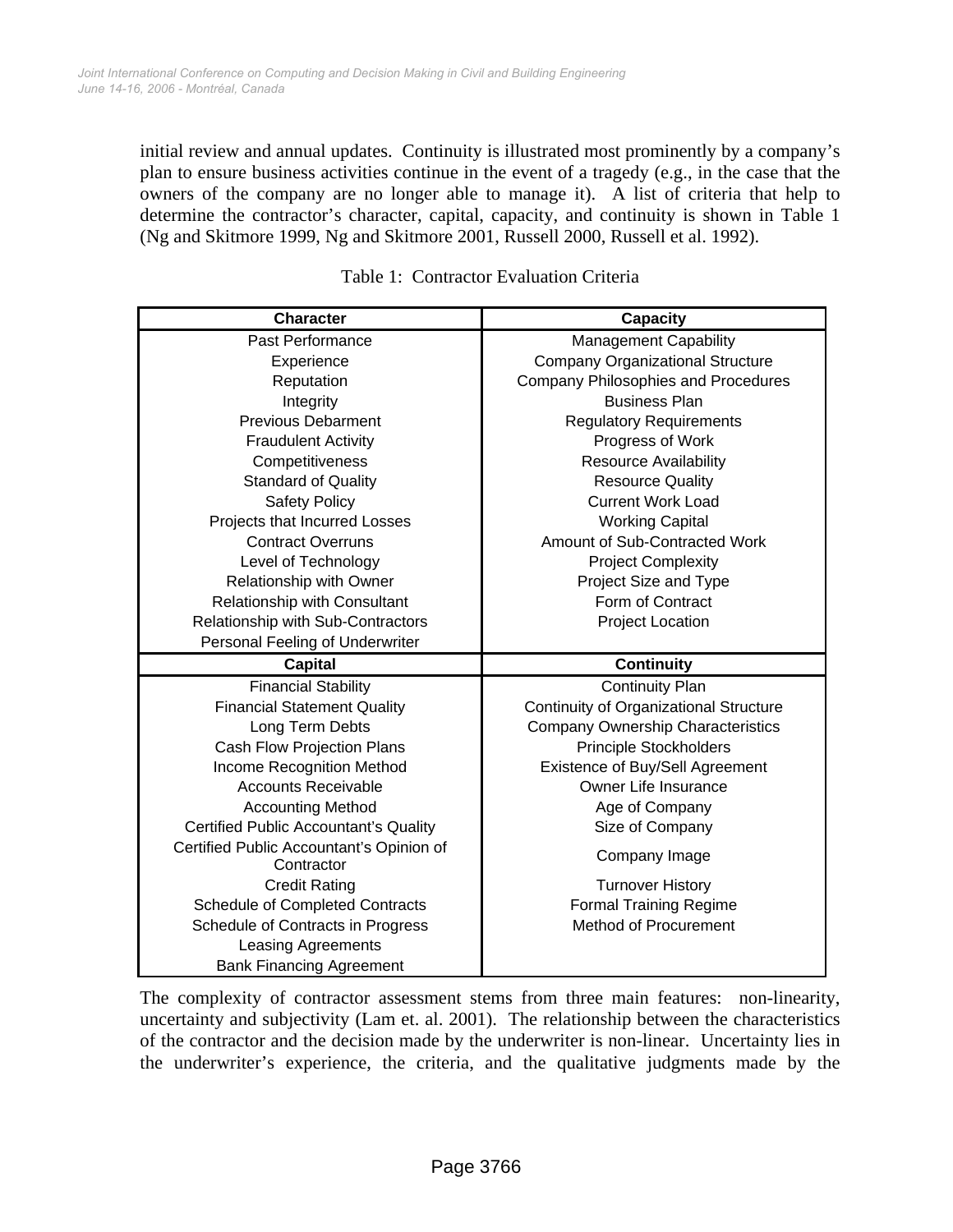underwriter. Subjectivity is due to the diversity of criteria and the variability of the input. Contractor assessment remains largely an art where subjective judgment, based on the individual's experience, becomes an essential part of the decision process (Nguyen 1985). For these reasons, fuzzy set theory, which is specifically designed to deal with linguistic and qualitative data, naturally lends itself to the modeling of the surety underwriting decision and is therefore used in the proposed model.

#### **PROPOSED FUZZY EXPERT SYSTEM FOR SURETY UNDERWRITERS**

An improved approach to modeling the surety underwriting decision, based on a fuzzy expert system model, is proposed. This model provides a comprehensive approach that accounts for both the quantitative and the qualitative factors affecting this complex decision. McCabe and Pilateris (2000) outlined a number of financial ratios that can be used to evaluate a contractor's financial performance, shown in Table 2. Each factor has an acceptable range; in other words, the transition from an acceptable to an unacceptable value is gradual. The modeling of these factors is therefore ideally done using fuzzy membership functions, which can represent gradual transitions between states of factors. Examples of factors used by surety underwriters in evaluating other contractor criteria are also listed in Table 2. Some of these factors are qualitative in nature and therefore require a subjective assessment, further lending themselves to modelling using fuzzy membership functions. The factors in Table 2 are used to develop the prototype of the proposed model to illustrate its concepts.

Figure 1 shows the overall model structure, which was developed in fuzzyTech® version 5.55e Professional Edition (Inform GmbH 2005). The input factors are grouped into categories (called intermediate variables) to reduce the number of rules required in determining the output variable. Figure 2 shows sample membership functions for an input variable, current ratio. The input can be expressed as a numerical value (e.g., 1.8) or as a linguistic term (e.g., medium). Figure 3 shows a partial rule base. Figure 4 shows the output, contractor evaluation, which can be expressed as a defuzzified crisp value (e.g., 6.6 on a scale of 10) or as a linguistic term (e.g., high).

Based on the user's input the model provides an evaluation of the contractor's rating relative to the input scenario given. Using this evaluation, the surety can determine the level of risk associated with bonding the contractor, and therefore make an informed decision that accounts for all of the characteristics of the contractor and the situation at hand. Other models, based on the same concepts, can be developed to help in establishing the contractor's level of bonding capacity, conditions that must be met prior to bonding being given, and the appropriate bonding premium (if it is variable).

The main advantage of the proposed model is its ability to formalize a very complex decision that involves numerous objective and subjective factors, while maintaining transparency in its logic through its rule base. The model will not replace the experienced decision of a surety underwriter; however, it can help in documenting the decision, exploring the impact of changes in the factors affecting the decision, and providing a method of verifying the correctness of a decision particularly to those new to the surety industry. This model also has the potential to be useful to contractors seeking bonding to help them better understand how they will be evaluated, and what criteria they may need to improve on in order to be successful in obtaining bonding.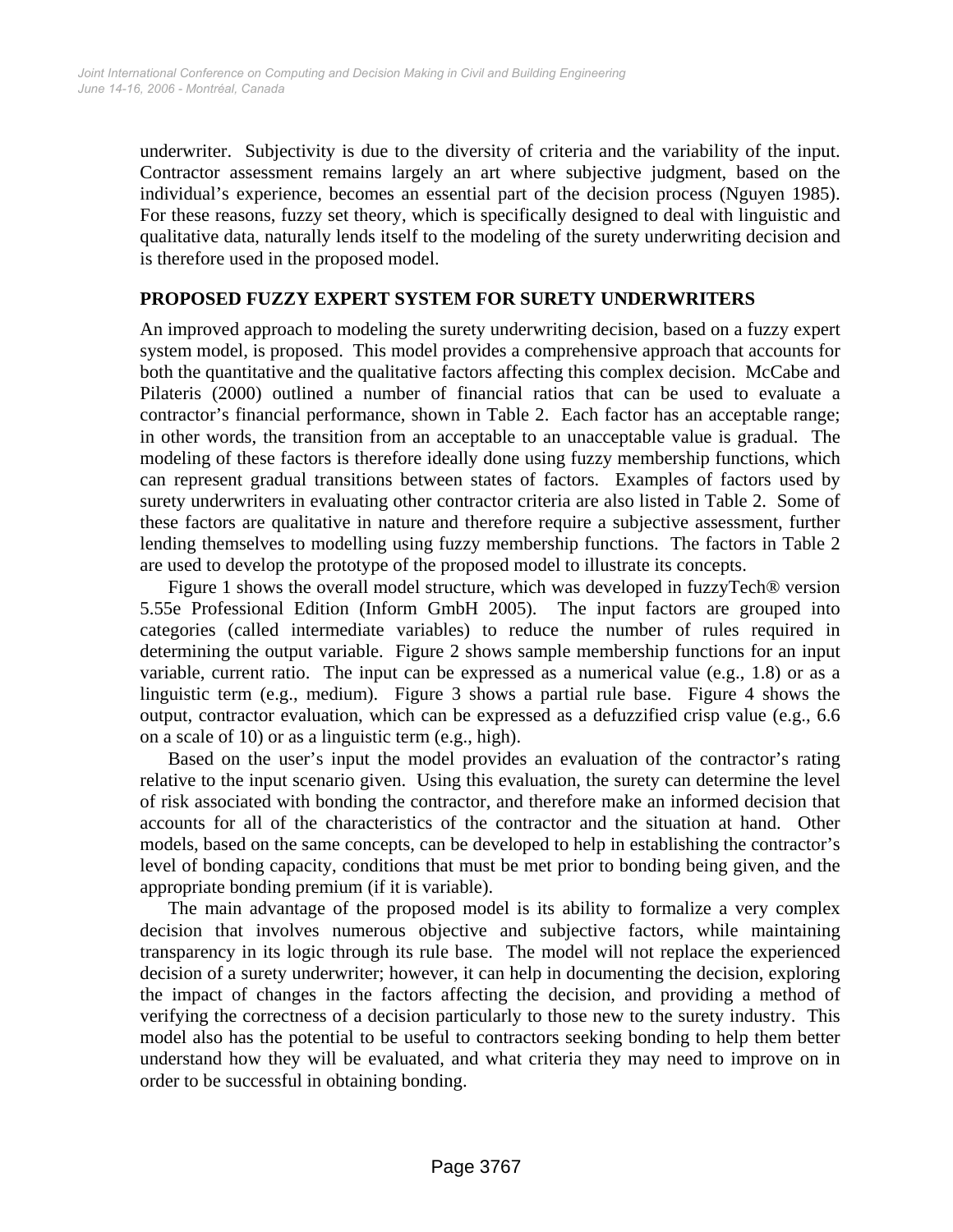| <b>Factor</b>                                        | <b>Definition</b>                                                                                 | Acceptable Values as per<br><b>Literature (or Based on</b><br><b>Canadian Averages)</b> | <b>Favourable If</b> |
|------------------------------------------------------|---------------------------------------------------------------------------------------------------|-----------------------------------------------------------------------------------------|----------------------|
| <b>Current Ratio</b>                                 | Current assets to current liabilities                                                             | $1.2$ to $2$                                                                            | Higher               |
| Debt to Net Worth (Equity)                           | Total liabilities to total net worth or equity                                                    | 2.1 to 3.1                                                                              | Lower                |
| <b>Fixed Asset Ratio</b>                             | Fixed assets to net worth                                                                         | Less than 0.4                                                                           | Lower                |
| Underbillings to Sales (%)                           | Volume of work completed and not billed                                                           | No upper limit<br>(1% to 2% on average)                                                 | Lower                |
| Overbillings to Sales (%)                            | Portion of contract volume billed to client but not<br>completed on site                          | No upper limit<br>(0% to 1.8 % on average)                                              | Lower                |
| <b>Accounts Receivable</b>                           | Average number of days to collect                                                                 | 60 days or less                                                                         |                      |
| <b>Accounts Payable</b>                              | Average number of days to pay                                                                     | 45 days or less                                                                         |                      |
| Accounts Receivable minus<br><b>Accounts Payable</b> | Delay of cash inflow and cash outflow                                                             | 15 days                                                                                 | Lower                |
| Gross Profit to Sales (%)                            | (Revenues less direct expenses) to sales                                                          | No lower limit<br>(14% to 19% on average)                                               | Higher               |
| Net Profit to Sales (%)                              | (Gross profit less company overhead expenses minus<br>current and deferred income taxes) to sales | No lower limit<br>$(1.4\%$ to 4.4% on average)                                          | Higher               |
| Net Profit to Net Worth (%)                          | Return on equity in the company                                                                   | Greater than 15% (net profit<br>before taxes to net worth)                              | Higher               |
| Past Performance                                     | Profitability, finishing on schedule, satisfaction of<br>client, number of defaulted projects     | Scale of 1 to 10                                                                        |                      |
| Previous Experience                                  | In type of work proposed, size of past projects,<br>number of past projects                       | Scale of 1 to 10                                                                        |                      |
| <b>Resource Capability</b>                           | Equipment, key people, credit                                                                     | Scale of 1 to 10                                                                        | Higher               |
| Reputation                                           | Client satisfaction, ability to attract subcontractors and<br>suppliers                           |                                                                                         | Higher               |

# Table 2: Factors Considered by Surety Underwriters Used in the Prototype Model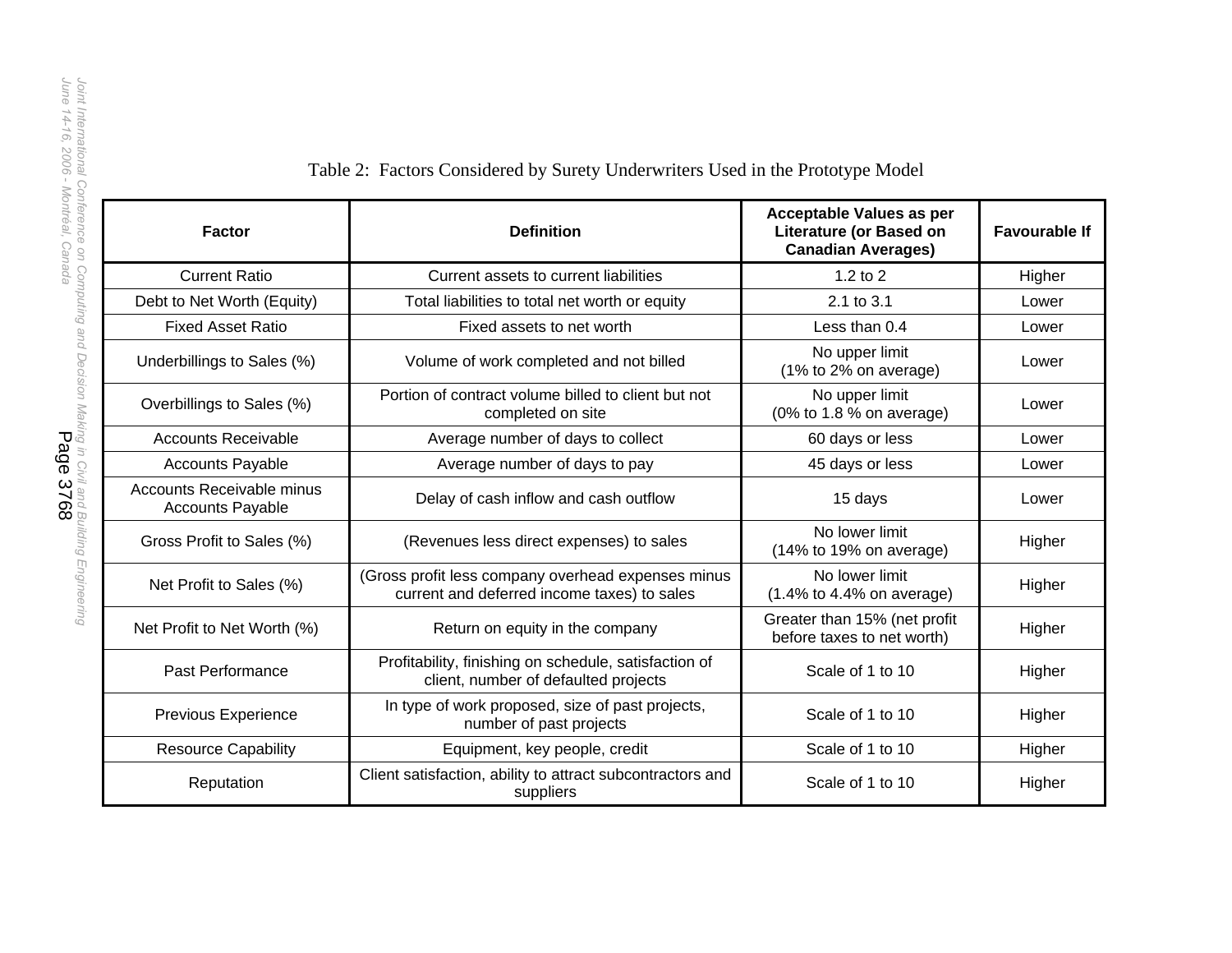*June 14-16, 2006 - Montréal, Canada Joint International Conference on Computing and Decision Making in Civil and Building Engineering*



Figure 1: Overall Structure of Prototype Fuzzy Expert System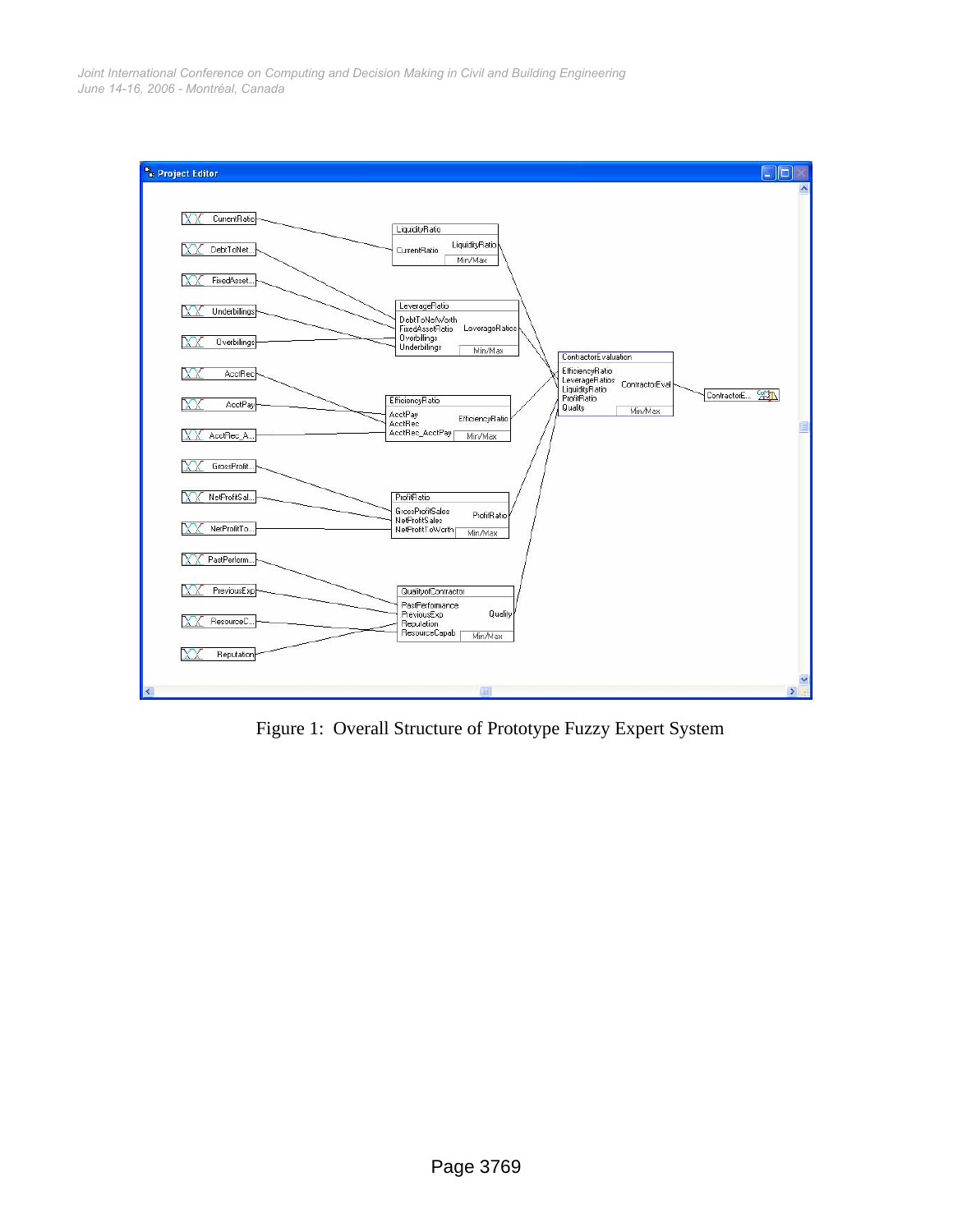*June 14-16, 2006 - Montréal, Canada Joint International Conference on Computing and Decision Making in Civil and Building Engineering*



Figure 2: Sample Membership Functions for Input Variable, Current Ratio

| E Spreadsheet Rule Editor - QualityofContractor |                                             |        |            |               |                                           |  |  |  |
|-------------------------------------------------|---------------------------------------------|--------|------------|---------------|-------------------------------------------|--|--|--|
| ▩                                               | ¥ K 5 6 11 11 12 11 11 12 11 12 11 12 12 12 |        |            | P<br>چپا      |                                           |  |  |  |
| #                                               | IF                                          |        |            |               | <b>THEN</b>                               |  |  |  |
|                                                 | PastPerformance PreviousExp                 |        | Reputation | ResourceCapab | DoS<br>Quality                            |  |  |  |
| 34                                              | medium                                      | low    | high       | low           | $\left[\right]1.00\right[\right]$ medium  |  |  |  |
| 35                                              | medium                                      | low    | high       | medium        | $\left[\right]1.00\right]$ medium         |  |  |  |
| 36                                              | medium                                      | low    | high       | high          | $\left[\right]1.00\right[\right]$ medium  |  |  |  |
| 37                                              | medium                                      | medium | low        | low           | $[]1.00[]$ low                            |  |  |  |
| 38                                              | medium                                      | medium | low        | medium        | $\Box$ 1.00 $\Box$ medium                 |  |  |  |
| 39                                              | medium                                      | medium | low        | high          | $\Box$ 1.00 $\Box$ medium                 |  |  |  |
| 40                                              | medium                                      | medium | medium     | low           | $\left[\right]1.00\right]$ medium         |  |  |  |
| 41                                              | medium                                      | medium | medium     | medium        | $\Box$ 1.00 $\Box$ medium                 |  |  |  |
| 42                                              | medium                                      | medium | medium     | high          | $\Box$ 1.00 $\Box$ medium                 |  |  |  |
| 43                                              | medium                                      | medium | high       | low           | $\left[\right]1.00\right]$ medium         |  |  |  |
| 44                                              | medium                                      | medium | high       | medium        | $\left[\right]1.00\right]$ medium         |  |  |  |
| 45                                              | medium                                      | medium | high       | high          | [1.00] high                               |  |  |  |
| 46                                              | medium                                      | high   | low        | low           | $\left[\right]1.00\right]$ medium         |  |  |  |
| 47                                              | medium                                      | high   | low        | medium        | $\Box$ 1.00 $\Box$ medium                 |  |  |  |
| 48                                              | medium                                      | high   | low        | high          | $\Box$ 1.00 $\Box$ medium                 |  |  |  |
| 49                                              | medium                                      | high   | medium     | low           | $\left[\right]1.00\right]$ medium         |  |  |  |
| 50                                              | medium                                      | high   | medium     | medium        | $\Box$ 1.00 $\Box$ medium                 |  |  |  |
| 51                                              | medium                                      | high   | medium     | high          | $\blacksquare$ 1.00 $\blacksquare$   high |  |  |  |
| 52                                              | <u>medium</u>                               | high.  | high.      | low.          | <u>∏1.00∏ medium</u>                      |  |  |  |

Figure 3: Sample Partial Rule Base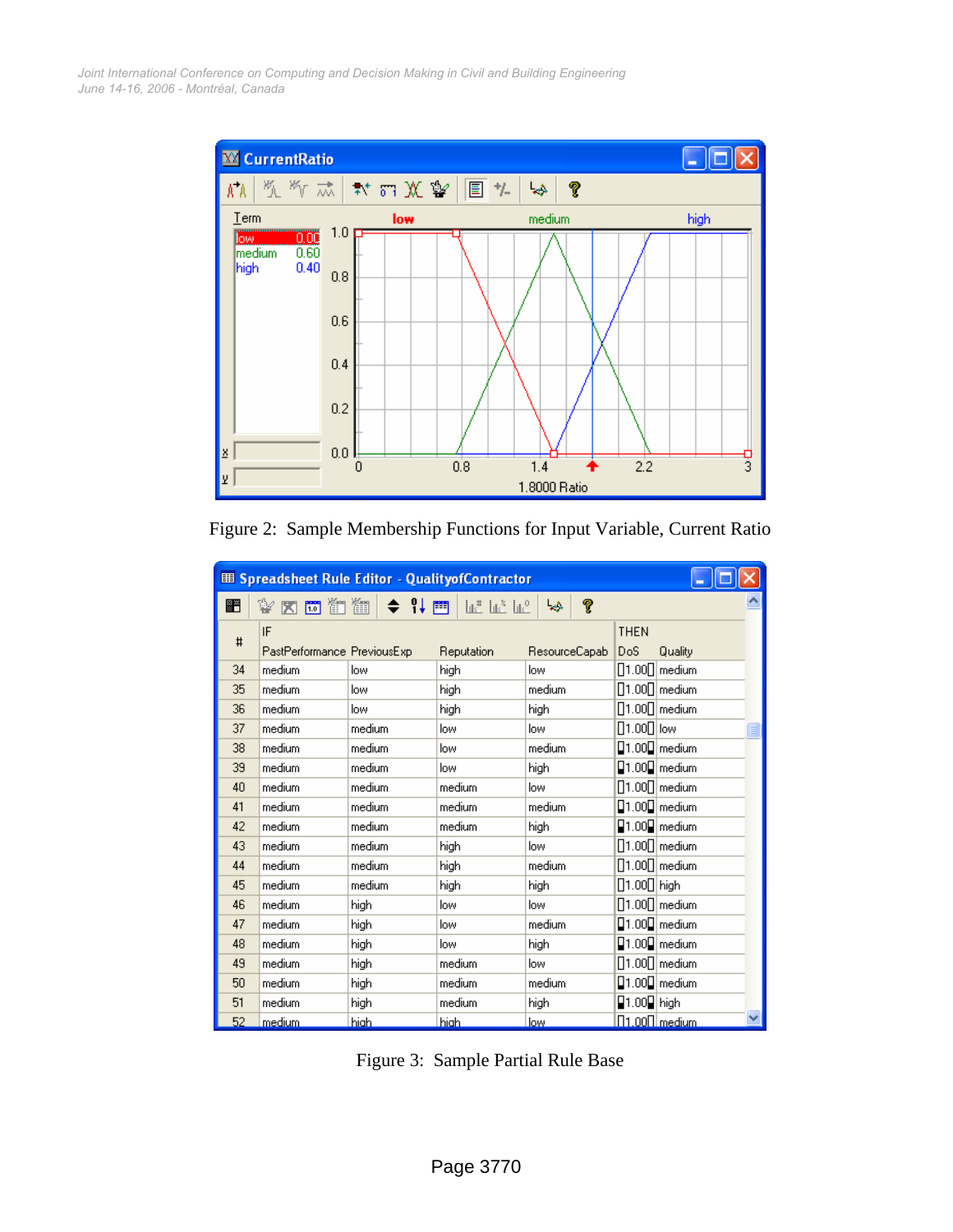*June 14-16, 2006 - Montréal, Canada Joint International Conference on Computing and Decision Making in Civil and Building Engineering*





#### **CONCLUSIONS AND FUTURE WORK**

A new approach to formalizing the decision-making process used by surety underwriters to evaluate contractors is proposed based on a fuzzy expert system model. The proposed model has a number of unique features, including: (1) its ability to explicitly model each factor affecting the decision; (2) its ability to handle both quantitative and qualitative factors and therefore user assessments; and, (3) its transparent logic, which enables the user to understand the impact of each factor on the output of the model.

In order to develop the proposed model, further research will be conducted to identify and document the decision-making process and factors involved in underwriting contractors through literature reviews and consultation with members of the surety industry. Data will be collected both in the form of expert opinion and case studies to implement and test the fuzzy expert system. Neuro-fuzzy training to train the membership functions and rules in the fuzzy expert system will be explored.

#### **ACKNOWLEDGMENTS**

The authors would like to acknowledge Mr. Barry Peters for his insight into the surety underwriting process through a number of discussions.

#### **REFERENCES**

- Al-Sobiei, O.S., Arditi, D., and Polat, G. (2005). "Managing Owner's Risk of Contractor Default." ASCE, *Journal of Construction Engineering and Management*, 131 (9) 973- 978.
- Diekmann, J.E. (1983). "Cost-Plus Contractor Selection: An Analytical Method." *Engineering Cost and Production Economics*, 7, 147-158.